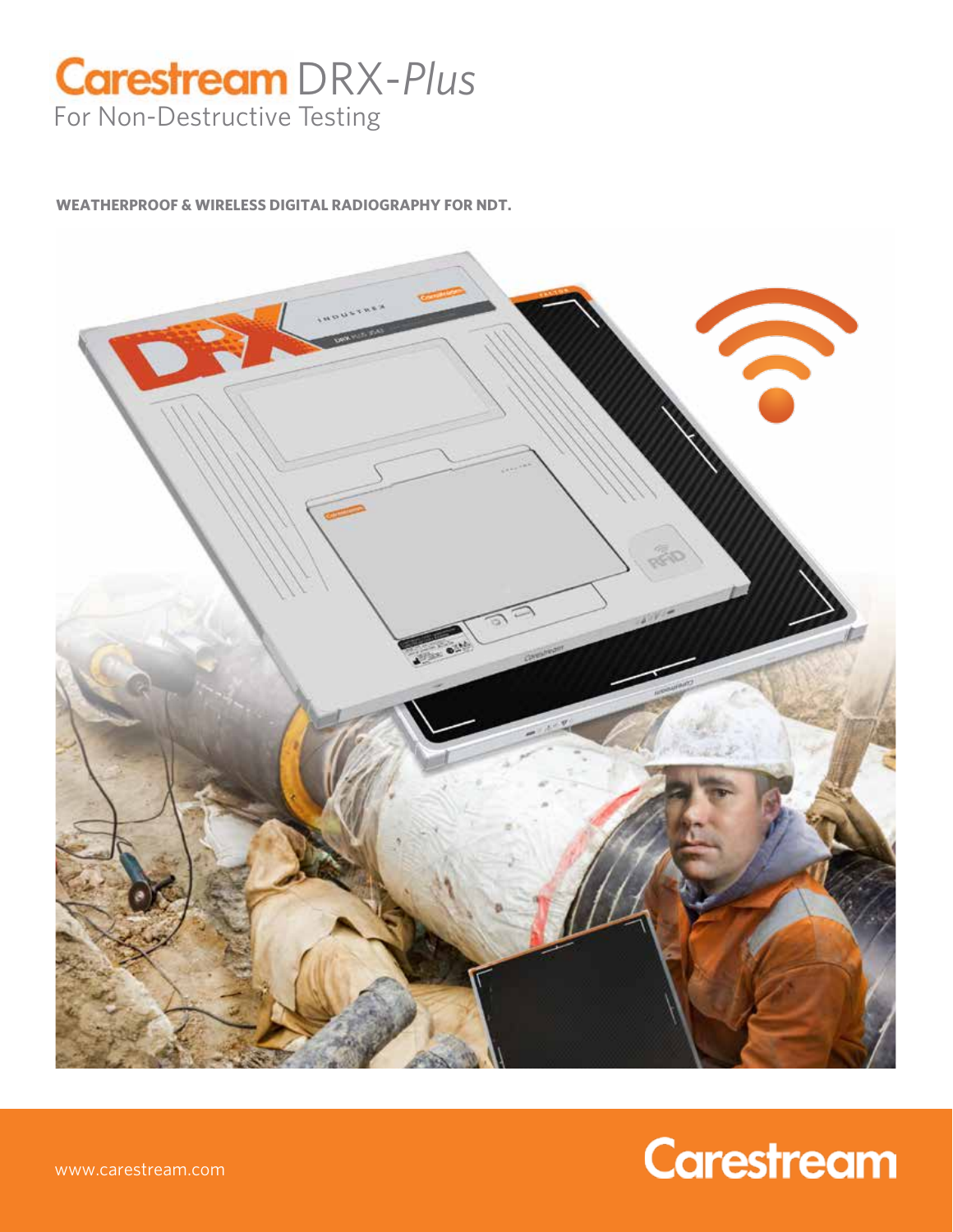# **Introducing the DRX-** PlUS wireless Digital DR System

#### **Carestream NDT is pleased to introduce the newest Wireless DDA for digital Imaging.**

Carestream's new DRX-Plus is a high performance, compact and lightweight DDA. Weighing in at only 6.75 lbs. and with the one of the slimmest profiles (14x17") available today, it will improve throughput while reducing consumable costs of film or imaging plates.

The DRX-Plus is also unique in design, including a rugged, weatherproof enclosure perfect for remote field work. Unlike other panels that claim a weatherproof design when

used inside their protective carrying case, the DRX-Plus has its own IP57 enclosure rating. This is without the protective case! With the DRX-Plus you can stop wrapping your DDA panel in bags and keep working in rain, snow, mud or whatever Mother Nature throws at you!

The resolution on the DRX-Plus boasts an impressive 139 micron pixel pitch. It can be used in either a tethered or wireless configuration and its high speed, wireless configuration transfers images FASTER and EASIER than ever before.

- **REDUCED EXPOSURE**  DDA panels are highly sensitive. Combine this with the ability to do frame averaging and you will likely be able to reduce your dose and still capture all the sensitivity needed for your critical inspection task.
- **FASTER**  Uses no disposable media in the process so you cut out cassette loading and unloading time, developing, processing and reloading for the next shot. The DRX-Plus offers quick start up and calibration, and rapid image display after acquisition. Produce high quality digital images in seconds for immediate analysis.
- **EASIER**  At 6.75 lbs. the DRX-Plus is a lightweight, compact all-weather design that is simple to operate. In the lab it can be put on a powered tether and in the field run 100% via battery. With the 'hot swap' feature the panel can remain on when changing batteries, increasing uptime.
- **WIRELESS**  The DRX-Plus can operate completely wireless giving the user full freedom of movement and minimizing set-up time on site. This is especially helpful for rope access teams looking for minimal weight, high sensitivity and a powerful wireless connection.
- **HIGH RESOLUTION**  The DRX-Plus has 139 micron pixel pitch that can reveal small details, cracks, and defects. Powered by our INDUSTREX image analysis software with the most advanced NDT post-capture tools for image measurements, enhancements and analysis.



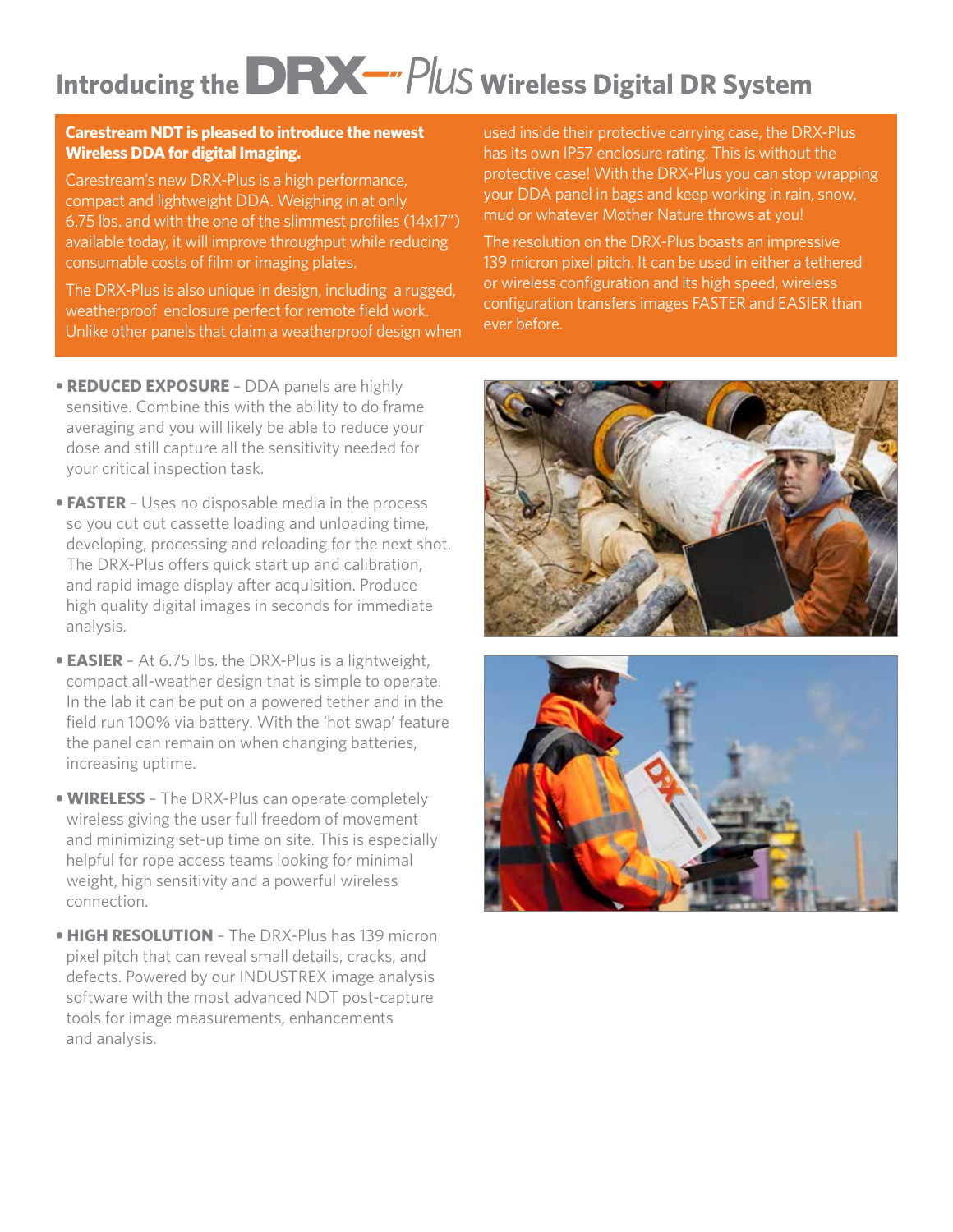



# **•** WIRELESS **DRX-"PluS At-a-Glance**

Ultimate hands free with robust wireless (802.11 A/N or G) secure data transfer, long distance communication and live panel monitoring. Get the most out of your wireless with reliable, mobile access point for extended range and a strong wireless signal.

# **•** COMPACT DESIGN

Rugged design with a durable aluminum frame weighing in at only 6.75 lbs. (3 Kg). Panel thickness is just 14.7 mm (0.58") one of the thinnest in the industry making it easy to slide between objects.

## **•** CLOSE-TO-EDGE IMAGING

The DRX-Plus image area is slightly offset, allowing you closer access to the panel edge for profile work. This panel fits between pipes and captures low so you can see and measure the outer wall.

## **•** HIGH RESOLUTION

139 micron pixel pitch is one of the best available, allowing for high quality imaging and defect detection. Multi-frame averaging improves the quality while reducing the overall dose to make the shot.

### **•** IP57 ENCLOSURE

The only panel with this high a degree of protection against liquid. Unlike others that need a special case for protection from the harsh elements of field work, the DRX-Plus housing is built to meet IP57 enclosure standards.

### **•** INDICATORS

Multiple indicator lights on the panel edge communicate panel status, battery information and wireless connectivity. Its easy for the user to see at a glance the condition of the panel.

### **•** FLEXIBLE POWER

Powerful lithium-ion batteries allow users to make up to several hundred image frames (depending on integration time). When tethered the batteries automatically recharge or you can purchase a 3 battery quick charger to keep production moving. Battery 'Hot Swap' feature keeps panel running during change. Magnetic tether stays attached but can break away if needed to eliminate damage to the panel connection in the event of a drop or pull. Power saving mode when panel has not been activated for a period of time.